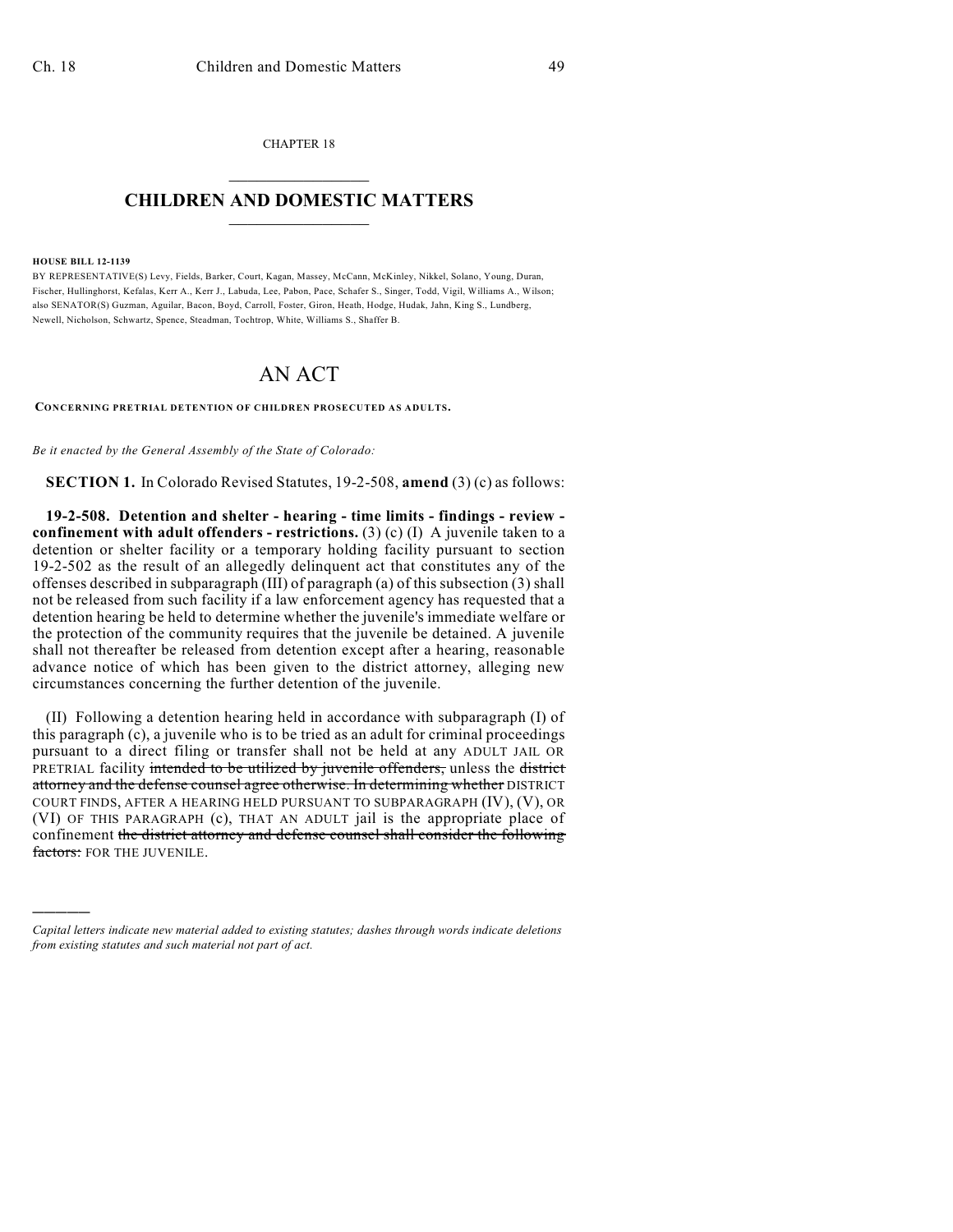(A) The age of the juvenile;

(B) The nature, seriousness, and circumstances of the alleged offense;

(C) The juvenile's history of prior delinquent or criminal acts;

(D) Whether detention in a juvenile facility will adequately serve the need for community protection pending the outcome of the criminal proceedings;

(E) Whether detention in a juvenile facility will negatively impact the functioning of the juvenile facility by compromising the goals of detention to maintain a safe, positive, and secure environment for all juveniles within the facility;

(F) The relative ability of the available adult and juvenile detention facilities to meet the needs of the juvenile, including the juvenile's need for educational services, and protect the public;

(G) Whether the juvenile presents an imminent risk of harm to himself or herself or others within a juvenile facility;

(H) The physical maturity of the juvenile;

(I) The current mental state or maturity of the juvenile as evidenced by relevant mental health or psychological assessments or screenings that are made available to both the district attorney and defense counsel; and

(J) Any other relevant factors.

(III) At any stage of the proceedings, the district attorney may, after further consideration of the factors set forth in subparagraph (II) of this paragraph (c), agree to change the place of confinement from jail to a juvenile facility IN DETERMINING WHETHER AN ADULT JAIL IS THE APPROPRIATE PLACE OF CONFINEMENT FOR THE JUVENILE, THE DISTRICT COURT SHALL CONSIDER THE FOLLOWING FACTORS:

(A) THE AGE OF THE JUVENILE;

(B) WHETHER, IN ORDER TO PROVIDE PHYSICAL SEPARATION FROM ADULTS, THE JUVENILE WOULD BE DEPRIVED OF CONTACT WITH OTHER PEOPLE FOR A SIGNIFICANT PORTION OF THE DAY OR WOULD NOT HAVE ACCESS TO RECREATIONAL FACILITIES OR AGE-APPROPRIATE EDUCATIONAL OPPORTUNITIES;

(C) THE JUVENILE'S CURRENT EMOTIONAL STATE, INTELLIGENCE, AND DEVELOPMENTAL MATURITY, INCLUDING ANY EMOTIONAL AND PSYCHOLOGICAL TRAUMA, AND THE RISK TO THE JUVENILE CAUSED BY HIS OR HER PLACEMENT IN AN ADULT JAIL, WHICH RISK MAY BE EVIDENCED BY MENTAL HEALTH OR PSYCHOLOGICAL ASSESSMENTS OR SCREENINGS MADE AVAILABLE TO THE DISTRICT ATTORNEY AND TO DEFENSE COUNSEL;

(D) WHETHER DETENTION IN A JUVENILE FACILITY WILL ADEQUATELY SERVE THE NEED FOR COMMUNITY PROTECTION PENDING THE OUTCOME OF THE CRIMINAL PROCEEDINGS;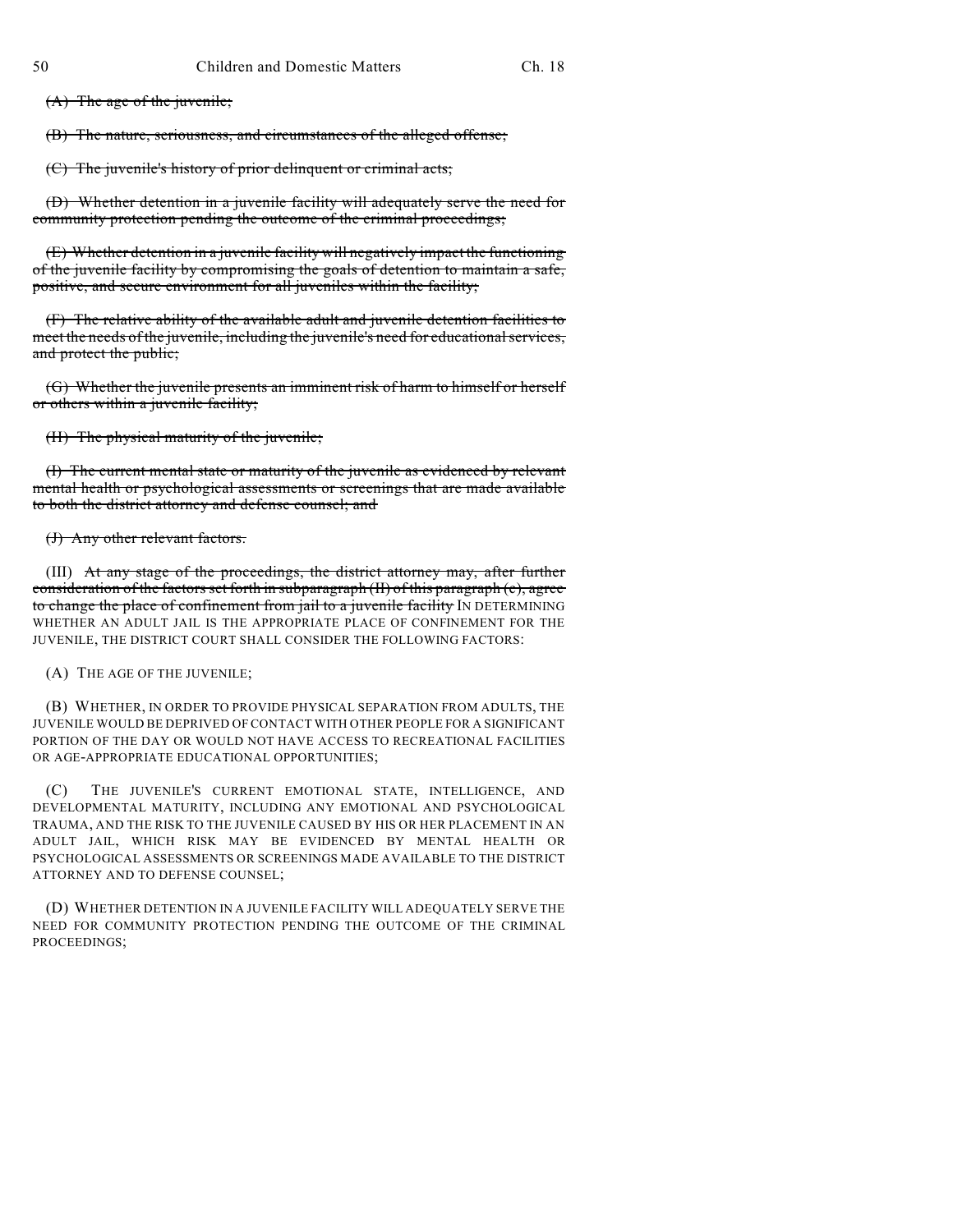(E) WHETHER DETENTION IN A JUVENILE FACILITY WILL NEGATIVELY IMPACT THE FUNCTIONING OF THE JUVENILE FACILITY BY COMPROMISING THE GOALS OF DETENTION TO MAINTAIN A SAFE, POSITIVE, AND SECURE ENVIRONMENT FOR ALL JUVENILES WITHIN THE FACILITY;

(F) THE RELATIVE ABILITY OF THE AVAILABLE ADULT AND JUVENILE DETENTION FACILITIES TO MEET THE NEEDS OF THE JUVENILE, INCLUDING THE JUVENILE'S NEED FOR MENTAL HEALTH AND EDUCATIONAL SERVICES;

(G) WHETHER THE JUVENILE PRESENTS AN IMMINENT RISK OF HARM TO HIMSELF OR HERSELF OR OTHERS WITHIN A JUVENILE FACILITY;

(H) THE PHYSICAL MATURITY OF THE JUVENILE; AND

(I) ANY OTHER RELEVANT FACTORS.

(IV) If there is no agreement, detention of the juvenile shall be subject to the provisions of subsection (4) of this section AFTER CHARGES ARE FILED DIRECTLY IN DISTRICT COURT AGAINST A JUVENILE PURSUANT TO SECTION 19-2-517 OR A JUVENILE IS TRANSFERRED TO DISTRICT COURT PURSUANT TO SECTION 19-2-518, THE DIVISION OF YOUTH CORRECTIONS MAY PETITION THE DISTRICT COURT TO TRANSPORT THE JUVENILE TO AN ADULT JAIL. THE DISTRICT COURT SHALL HOLD A HEARING ON THE PLACE OF PRETRIAL DETENTION FOR THE JUVENILE AS SOON AS PRACTICABLE, BUT NO LATER THAN TWENTY DAYS AFTER THE RECEIPT OF THE DIVISION'S PETITION TO TRANSPORT.THE DISTRICT ATTORNEY, SHERIFF, OR JUVENILE MAY FILE A RESPONSE TO THE PETITION AND PARTICIPATE IN THE HEARING. THE JUVENILE SHALL REMAIN IN A JUVENILE DETENTION FACILITY PENDINGHEARING AND DECISION BY THE DISTRICT COURT.

(V) IF A JUVENILE IS PLACED IN THE DIVISION OF YOUTH CORRECTIONS AND IS BEING TRIED IN DISTRICT COURT, THE DIVISION OF YOUTH CORRECTIONS MAY PETITION THE COURT FOR A FORTHWITH HEARING TO TERMINATE JUVENILE DETENTION PLACEMENT IF THE JUVENILE'S PLACEMENT IN A JUVENILE DETENTION FACILITY PRESENTS AN IMMINENT DANGER TO THE OTHER JUVENILES OR TO STAFF AT THE DETENTION FACILITY. IN MAKING ITS DETERMINATION, THE COURT SHALL REVIEW THE FACTORS SET FORTH IN SUBPARAGRAPH (III) OF THIS PARAGRAPH (c).

(VI) IF THE DISTRICT COURT DETERMINES THAT AN ADULT JAIL IS THE APPROPRIATE PLACE OF CONFINEMENT FOR THE JUVENILE, THE JUVENILE MAY PETITION THE COURT FOR A REVIEW HEARING. THE JUVENILE MAY NOT PETITION FOR A REVIEW HEARING WITHIN THIRTY DAYS AFTER THE INITIAL CONFINEMENT DECISION OR WITHIN THIRTY DAYS AFTER ANY SUBSEQUENT REVIEW HEARING. UPON RECEIPT OF THE PETITION, THE COURT MAY SET THE MATTER FOR A HEARING IF THE JUVENILE HAS ALLEGED FACTS OR CIRCUMSTANCES THAT, IF TRUE, WOULD WARRANT RECONSIDERATION OF THE JUVENILE'S PLACEMENT IN AN ADULT JAIL BASED UPON THE FACTORS SET FORTH IN SUBPARAGRAPH (III) OF THIS PARAGRAPH (c) AND THE FACTORS PREVIOUSLY RELIED UPON BY THE COURT.